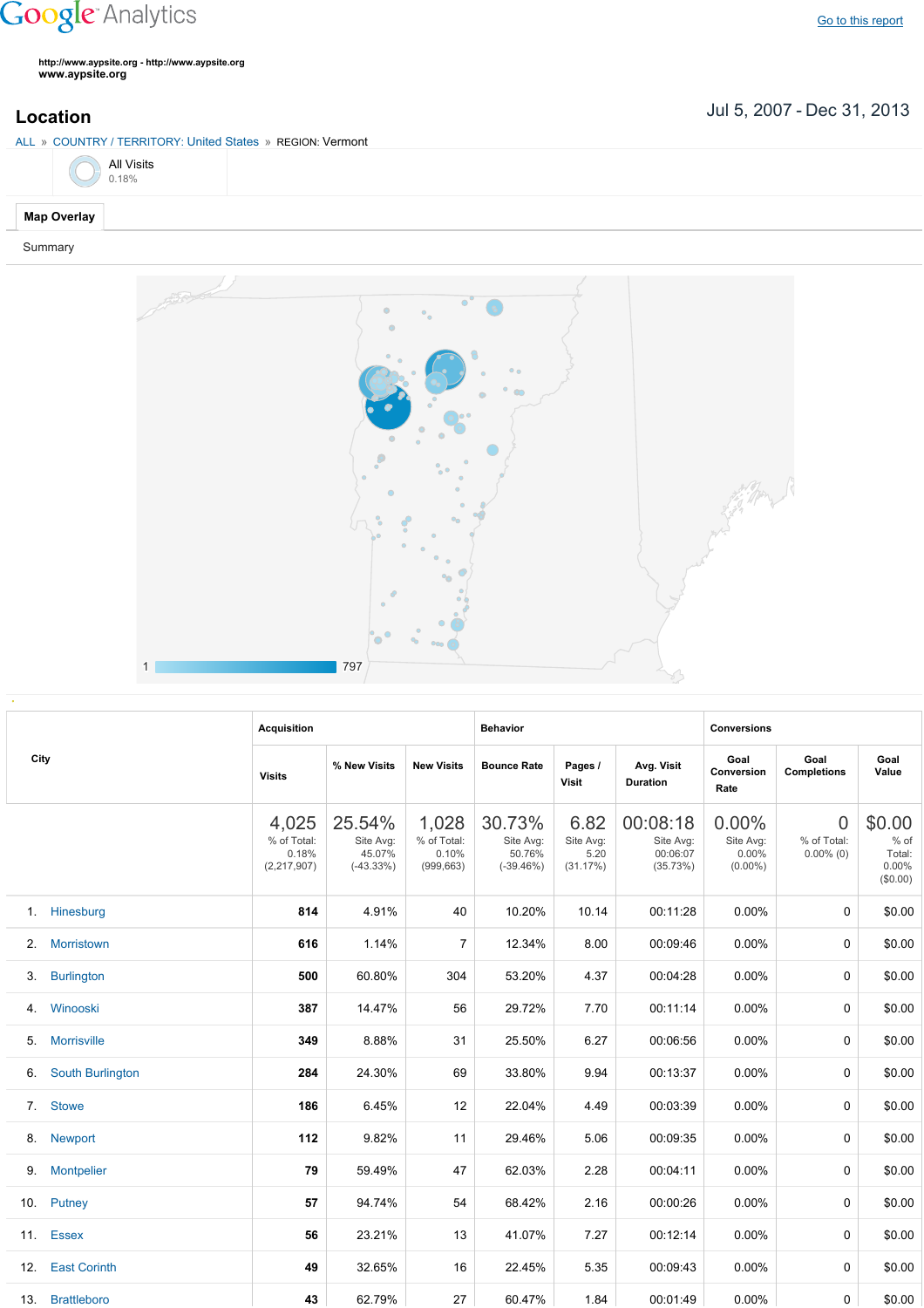|     | 14. Barre                | 40             | 40.00%  | 16             | 60.00%   | 3.38  | 00:06:27 | 0.00%    | 0 | \$0.00 |
|-----|--------------------------|----------------|---------|----------------|----------|-------|----------|----------|---|--------|
|     | 15. Williston            | 39             | 61.54%  | 24             | 41.03%   | 4.74  | 00:08:36 | $0.00\%$ | 0 | \$0.00 |
| 16. | Bennington               | 27             | 70.37%  | 19             | 66.67%   | 2.89  | 00:04:09 | $0.00\%$ | 0 | \$0.00 |
|     | 17. Middlebury           | 24             | 100.00% | 24             | 54.17%   | 2.67  | 00:03:22 | $0.00\%$ | 0 | \$0.00 |
|     | 18. Colchester           | 22             | 68.18%  | 15             | 54.55%   | 3.64  | 00:01:23 | $0.00\%$ | 0 | \$0.00 |
| 19. | Springfield              | 22             | 54.55%  | 12             | 40.91%   | 4.27  | 00:01:52 | $0.00\%$ | 0 | \$0.00 |
|     | 20. Rutland              | 17             | 100.00% | 17             | 76.47%   | 1.71  | 00:00:20 | $0.00\%$ | 0 | \$0.00 |
|     | 21. Essex Junction       | 15             | 73.33%  | 11             | 53.33%   | 3.07  | 00:01:50 | $0.00\%$ | 0 | \$0.00 |
|     | 22. Jericho              | 15             | 80.00%  | 12             | 53.33%   | 2.60  | 00:03:47 | $0.00\%$ | 0 | \$0.00 |
| 23. | Shelburne                | 15             | 86.67%  | 13             | 73.33%   | 3.13  | 00:04:07 | $0.00\%$ | 0 | \$0.00 |
|     | 24. St. Albans           | 12             | 58.33%  | 7              | 83.33%   | 2.08  | 00:02:41 | $0.00\%$ | 0 | \$0.00 |
| 25. | St. Johnsbury Center     | $12\,$         | 83.33%  | 10             | 66.67%   | 1.83  | 00:01:30 | $0.00\%$ | 0 | \$0.00 |
| 26. | Craftsbury               | 11             | 18.18%  | 2              | 54.55%   | 4.45  | 00:09:18 | $0.00\%$ | 0 | \$0.00 |
|     | 27. Northfield           | 10             | 70.00%  | $\overline{7}$ | 60.00%   | 2.80  | 00:06:06 | $0.00\%$ | 0 | \$0.00 |
| 28. | Bennington               | 10             | 50.00%  | 5              | 30.00%   | 13.70 | 00:12:46 | $0.00\%$ | 0 | \$0.00 |
| 29. | Richmond                 | 9              | 66.67%  | 6              | 66.67%   | 2.33  | 00:02:14 | $0.00\%$ | 0 | \$0.00 |
|     | 30. Wilder               | 9              | 88.89%  | 8              | 88.89%   | 1.22  | 00:00:02 | $0.00\%$ | 0 | \$0.00 |
|     | 31. Brandon              | 8              | 0.00%   | 0              | 25.00%   | 7.38  | 00:08:15 | $0.00\%$ | 0 | \$0.00 |
| 32. | <b>Chester</b>           | 8              | 37.50%  | 3              | 37.50%   | 2.62  | 00:01:21 | $0.00\%$ | 0 | \$0.00 |
|     | 33. Cabot                | $\overline{7}$ | 100.00% | 7              | 71.43%   | 1.71  | 00:00:10 | $0.00\%$ | 0 | \$0.00 |
|     | 34. Waitsfield           | $\overline{7}$ | 57.14%  | 4              | 42.86%   | 2.57  | 00:00:48 | $0.00\%$ | 0 | \$0.00 |
|     | 35. White River Junction | 7              | 42.86%  | 3              | 42.86%   | 2.86  | 00:05:23 | $0.00\%$ | 0 | \$0.00 |
|     | 36. (not set)            | 6              | 100.00% | 6              | 66.67%   | 1.83  | 00:01:01 | $0.00\%$ | 0 | \$0.00 |
|     | 37. Jay                  | 6              | 0.00%   | 0              | $0.00\%$ | 4.83  | 00:02:59 | $0.00\%$ | 0 | \$0.00 |
|     | 38. Springfield          | 6              | 50.00%  | 3              | 33.33%   | 7.83  | 00:04:12 | $0.00\%$ | 0 | \$0.00 |
|     | 39. Bristol              | 5              | 100.00% | 5              | 80.00%   | 1.60  | 00:01:56 | $0.00\%$ | 0 | \$0.00 |
| 40. | Charlotte                | 5              | 80.00%  | 4              | 60.00%   | 3.60  | 00:05:44 | $0.00\%$ | 0 | \$0.00 |
|     | 41. Hartford             | 5              | 60.00%  | 3              | 40.00%   | 2.40  | 00:01:07 | $0.00\%$ | 0 | \$0.00 |
|     | 42. Newfane              | 5              | 80.00%  | 4              | 80.00%   | 1.60  | 00:02:08 | $0.00\%$ | 0 | \$0.00 |
|     | 43. Woodstock            | 5              | 100.00% | 5              | 60.00%   | 2.20  | 00:00:21 | $0.00\%$ | 0 | \$0.00 |
| 44. | Hartland                 | 4              | 100.00% | 4              | 50.00%   | 2.00  | 00:03:04 | $0.00\%$ | 0 | \$0.00 |
|     | 45. Swanton              | 4              | 100.00% | 4              | 50.00%   | 10.25 | 00:10:25 | $0.00\%$ | 0 | \$0.00 |
|     | 46. Johnson              | 3              | 100.00% | 3              | 100.00%  | 1.00  | 00:00:00 | $0.00\%$ | 0 | \$0.00 |
|     | 47. Ludlow               | 3              | 100.00% | 3              | 66.67%   | 2.00  | 00:02:29 | $0.00\%$ | 0 | \$0.00 |
|     | 48. Manchester           | 3              | 100.00% | 3              | 100.00%  | 1.00  | 00:00:00 | $0.00\%$ | 0 | \$0.00 |
|     | 49. Marlboro             | 3              | 100.00% | 3              | 33.33%   | 1.67  | 00:01:42 | $0.00\%$ | 0 | \$0.00 |
|     | 50. North Bennington     | 3              | 66.67%  | 2              | 33.33%   | 5.67  | 00:17:00 | $0.00\%$ | 0 | \$0.00 |
|     | 51. Norwich              | 3              | 100.00% | 3              | 66.67%   | 3.00  | 00:00:21 | $0.00\%$ | 0 | \$0.00 |
|     | 52. Waterbury            | 3              | 33.33%  | $\mathbf{1}$   | 33.33%   | 6.33  | 00:17:24 | $0.00\%$ | 0 | \$0.00 |
| 53. | <b>Brattleboro</b>       | 3              | 33.33%  | $\mathbf{1}$   | 100.00%  | 1.00  | 00:00:00 | $0.00\%$ | 0 | \$0.00 |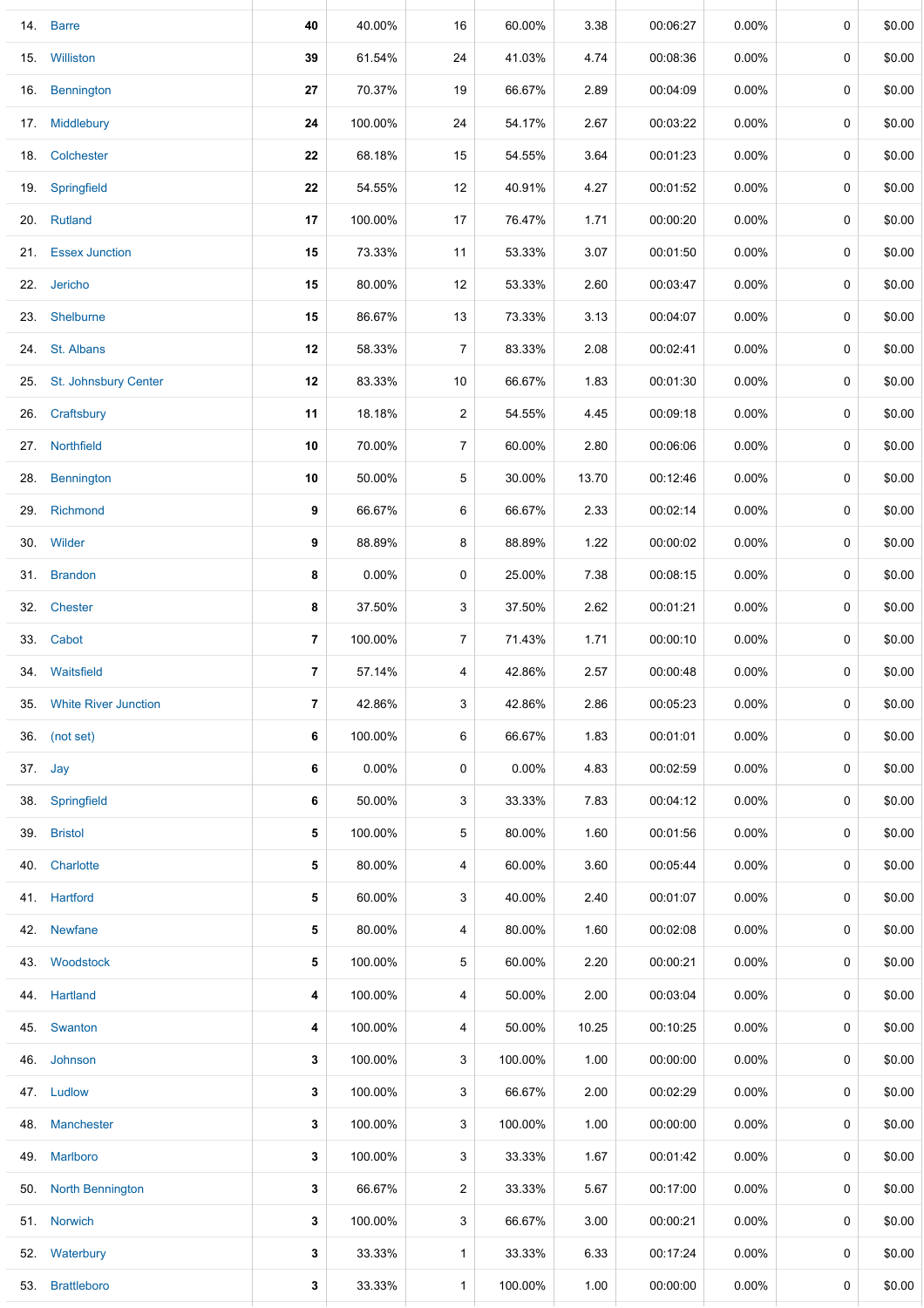|     | 54. Lyndon               | 3                | 0.00%    | 0                    | 0.00%   | 9.00  | 00:04:26 | 0.00%        | 0           | \$0.00       |
|-----|--------------------------|------------------|----------|----------------------|---------|-------|----------|--------------|-------------|--------------|
| 55. | Middlebury               | 3                | 100.00%  | 3                    | 100.00% | 1.00  | 00:00:00 | $0.00\%$     | 0           | \$0.00       |
| 56. | <b>Bellows Falls</b>     | 2                | 100.00%  | $\overline{c}$       | 100.00% | 1.00  | 00:00:00 | $0.00\%$     | 0           | \$0.00       |
| 57. | Cavendish                | $\mathbf{2}$     | 0.00%    | 0                    | 0.00%   | 9.50  | 00:02:05 | 0.00%        | 0           | \$0.00       |
| 58. | <b>East Montpelier</b>   | $\mathbf{2}$     | 100.00%  | $\overline{c}$       | 50.00%  | 2.00  | 00:00:17 | 0.00%        | 0           | \$0.00       |
| 59. | <b>Enosburg Falls</b>    | $\mathbf{2}$     | 100.00%  | $\overline{2}$       | 50.00%  | 2.50  | 00:01:40 | 0.00%        | 0           | \$0.00       |
|     | 60. Fairlee              | $\mathbf 2$      | 0.00%    | 0                    | 100.00% | 1.00  | 00:00:00 | 0.00%        | 0           | \$0.00       |
|     | 61. Jonesville           | $\mathbf 2$      | 100.00%  | $\overline{c}$       | 100.00% | 1.00  | 00:00:00 | 0.00%        | 0           | \$0.00       |
|     | 62. Lyndonville          | $\boldsymbol{2}$ | 100.00%  | $\overline{2}$       | 50.00%  | 3.50  | 00:03:26 | 0.00%        | 0           | \$0.00       |
|     | 63. Milton               | $\mathbf 2$      | 100.00%  | $\overline{c}$       | 100.00% | 1.00  | 00:00:00 | 0.00%        | 0           | \$0.00       |
|     | 64. North Clarendon      | $\boldsymbol{2}$ | 100.00%  | $\overline{2}$       | 50.00%  | 2.00  | 00:01:08 | 0.00%        | 0           | \$0.00       |
|     | 65. Poultney             | $\mathbf{2}$     | 100.00%  | $\overline{c}$       | 50.00%  | 1.50  | 00:00:42 | 0.00%        | 0           | \$0.00       |
| 66. | Randolph                 | $\mathbf{2}$     | 100.00%  | $\overline{c}$       | 100.00% | 1.00  | 00:00:00 | 0.00%        | 0           | \$0.00       |
|     | 67. Underhill            | $\mathbf{2}$     | 100.00%  | $\overline{c}$       | 100.00% | 1.00  | 00:00:00 | $0.00\%$     | 0           | \$0.00       |
| 68. | Wallingford              | $\mathbf{2}$     | 100.00%  | $\overline{2}$       | 100.00% | 1.00  | 00:00:00 | 0.00%        | 0           | \$0.00       |
|     | 69. Westminster          | $\mathbf{2}$     | $0.00\%$ | 0                    | 50.00%  | 2.50  | 00:10:35 | $0.00\%$     | 0           | \$0.00       |
| 70. | Wilmington               | $\mathbf{2}$     | 100.00%  | $\overline{2}$       | 50.00%  | 2.00  | 00:08:22 | $0.00\%$     | 0           | \$0.00       |
|     | 71. Wolcott              | 2                | 50.00%   | $\mathbf{1}$         | 100.00% | 1.00  | 00:00:00 | $0.00\%$     | 0           | \$0.00       |
| 72. | Manchester               | $\boldsymbol{2}$ | 100.00%  | $\overline{c}$       | 100.00% | 1.00  | 00:00:00 | 0.00%        | 0           | \$0.00       |
|     | 73. St. Johnsbury        | $\mathbf{2}$     | 100.00%  | $\overline{c}$       | 100.00% | 1.00  | 00:00:00 | 0.00%        | 0           | \$0.00       |
|     | 74. Warren               | $\mathbf{2}$     | 50.00%   | $\mathbf{1}$         | 0.00%   | 2.50  | 00:04:50 | 0.00%        | 0           | \$0.00       |
|     | 75. Arlington            | 1                | 100.00%  | $\mathbf{1}$         | 100.00% | 1.00  | 00:00:00 | 0.00%        | 0           | \$0.00       |
| 76. | <b>Bomoseen</b>          | 1                | 100.00%  | $\mathbf{1}$         | 100.00% | 1.00  | 00:00:00 | $0.00\%$     | $\mathbf 0$ | \$0.00       |
| 77. | Castleton                | 1                | 100.00%  | $\mathbf{1}$         | 100.00% | 1.00  | 00:00:00 | 0.00%        | 0           | \$0.00       |
| 78. | Chelsea                  | 1                | 100.00%  | $\mathbf{1}$         | 100.00% | 1.00  | 00:00:00 | 0.00%        | 0           | \$0.00       |
| 79. | <b>Danville</b>          | 1                | 100.00%  | $\mathbf{1}$         | 100.00% | 1.00  | 00:00:00 | 0.00%        | 0           | \$0.00       |
| 80. | <b>East Hardwick</b>     | 1                | 100.00%  | $\mathbf{1}$         | 0.00%   | 7.00  | 00:02:53 | 0.00%        | 0           | \$0.00       |
|     | 81. Hyde Park            | 1                | 100.00%  | $\mathbf{1}$         | 0.00%   | 2.00  | 00:01:54 | $0.00\%$     | 0           | \$0.00       |
| 82. | <b>Manchester Center</b> | 1                | 100.00%  | $\mathbf{1}$         | 100.00% | 1.00  | 00:00:00 | 0.00%        | 0           | \$0.00       |
| 83. | <b>Mount Holly</b>       | 1                | $0.00\%$ | 0                    | 100.00% | 1.00  | 00:00:00 | $0.00\%$     | 0           | \$0.00       |
|     | 84. North Pomfret        | 1                | 100.00%  | $\mathbf{1}$         | 100.00% | 1.00  | 00:00:00 | $0.00\%$     | 0           | \$0.00       |
| 85. | <b>North Troy</b>        | 1                | 100.00%  | $\mathbf{1}$         | 100.00% | 1.00  | 00:00:00 | $0.00\%$     | 0           | \$0.00       |
| 86. | Plainfield               | 1                | 100.00%  | $\mathbf{1}$         | 100.00% | 1.00  | 00:00:00 | 0.00%        | 0           | \$0.00       |
| 87. | Plymouth                 | 1                | 100.00%  | $\mathbf{1}$         | 100.00% | 1.00  | 00:00:00 | $0.00\%$     | 0           | \$0.00       |
| 88. | <b>Randolph Center</b>   | 1                | 100.00%  | $\mathbf{1}$         | 100.00% | 1.00  | 00:00:00 | 0.00%        | 0           | \$0.00       |
| 89. | <b>Saxtons River</b>     | 1                | 100.00%  | $\mathbf{1}$         | 100.00% | 1.00  | 00:00:00 | $0.00\%$     | $\mathbf 0$ | \$0.00       |
| 90. | Shoreham                 | 1                | 100.00%  | $\mathbf{1}$         | 100.00% | 1.00  | 00:00:00 | $0.00\%$     | 0           | \$0.00       |
| 91. | <b>South Royalton</b>    | 1                | 100.00%  | $\mathbf{1}$         | 0.00%   | 2.00  | 00:02:25 | $0.00\%$     | 0           | \$0.00       |
| 92. | Tunbridge                | 1                | 0.00%    | 0                    | 100.00% | 1.00  | 00:00:00 | 0.00%        | 0           | \$0.00       |
| 93. | <b>Waterbury Center</b>  | 1                | 100.00%  | $\mathbf{1}$         | 100.00% | 1.00  | 00:00:00 | $0.00\%$     | 0           | \$0.00       |
| Q4  | <b>West Dover</b>        | 1                | 100 00%  | $\blacktriangleleft$ | U UUN   | o v c | 00.00.16 | <b>U UUN</b> | $\cap$      | <b>MO 02</b> |